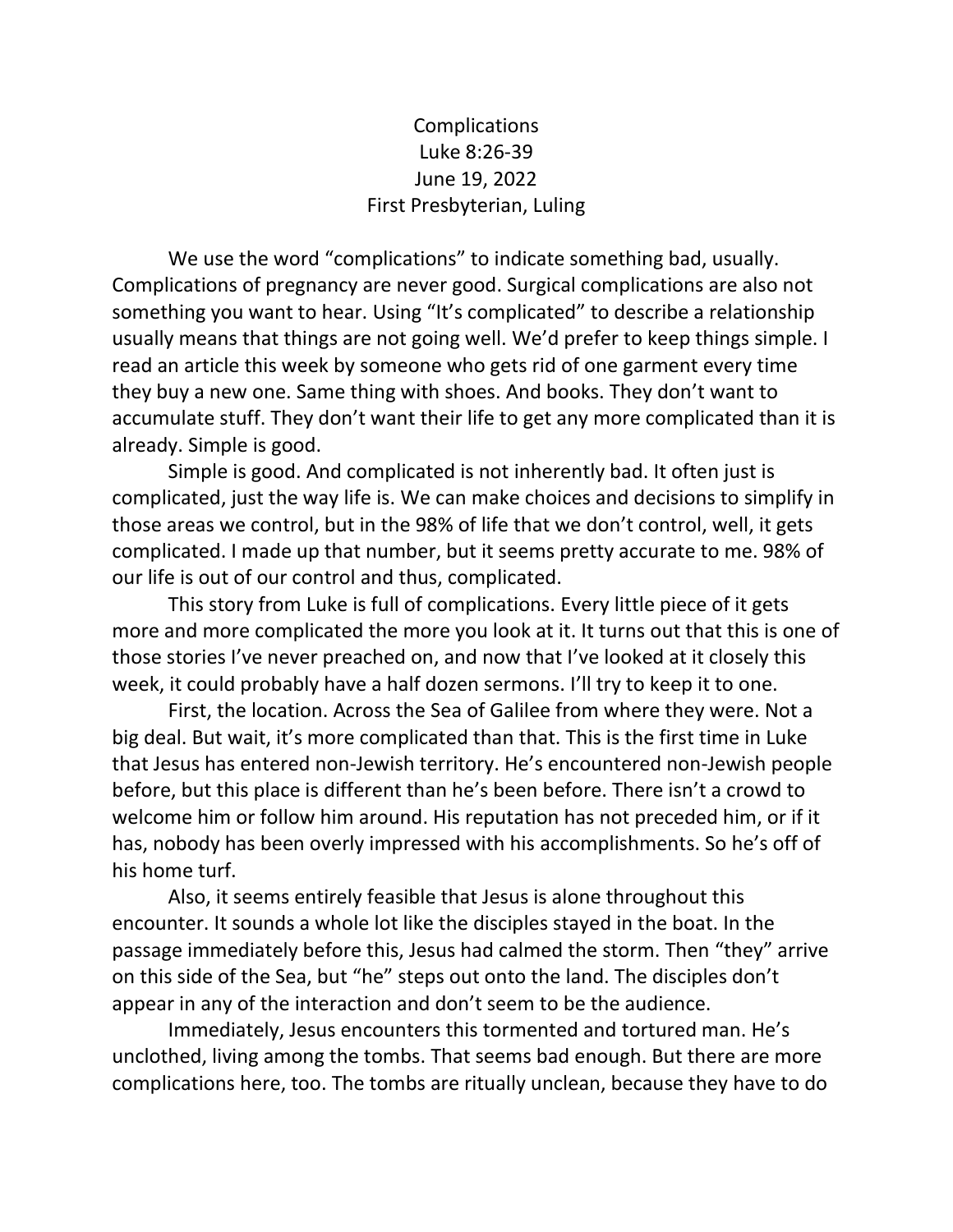with death. Unclothed people are ritually unclean. And he's clearly and tragically possessed by an unclean spirit. The townspeople have tried to keep him safe, tried to keep themselves safe, by locking him up in shackles, but the spirit breaks the chains and drives him out to the place of burial. It's complicated for the townspeople. What are they supposed to do with him? He's dangerous. This is not something they can control, though their chains and shackles are evidence that they've tried. Someone must be bringing him food, so he can survive. They don't have any good choices.

Immediately the man speaks to Jesus, "What have you to do with me, Jesus, Son of the Most High God? I beg you, do not torment me." This seems like an expected thing for a demon to say. Demons wouldn't want Jesus to mess with them, right? But it's more complicated than that. First, the demon knows Jesus by name, knows that Jesus is the Son of the Most High God. The disciples, just a few verses before, have not known what to think about who Jesus is, after he the wind and waves obey him. But this demon knows exactly who Jesus is, and how powerful he is. And the unclean spirit is afraid.

Oh, but it's even more complicated than that. Because it's not just one unclean spirit. It's plural. Demons. This poor soul is imprisoned and tortured by Legion. The people of Jesus's day and Luke's day knew only one reference for the word Legion: a legion of Roman soldiers, somewhere around 5-6000 troops in this group of soldiers. 5000 demons tormenting this one man, as the Roman Empire occupied and tormented the land of Israel.

Jesus, as always, values the healing of people who are hurting. And so he prepares to cast this legion of demons out of the tormented man. Demons don't like things to be simple. They start negotiating with Jesus. Even more astonishing, he lets them! They don't want to be thrown into the abyss, what Revelation calls "the bottomless pit." So they look around and spot the pigs. Cast us into the pigs, that's their suggestion. So Jesus does. And then the pigs run into the sea and drown.

The pigs, I should point out, are also unclean. Not kosher. Jewish people would not have had a herd of pigs. The unclean spirits into the unclean pigs into the bottomless abyss. Seems like an easy wrap up to this man's problem.

But those pigs belonged to someone. A pig owner is somewhere in the town, extremely upset at Jesus for destroying his income for probably the entire year. Healing the one man, saving the one man, ruined another's livelihood. And in turn ruined all of the livelihoods that were dependent on that pig owner spending money in their shops and for their goods and services. No wonder they